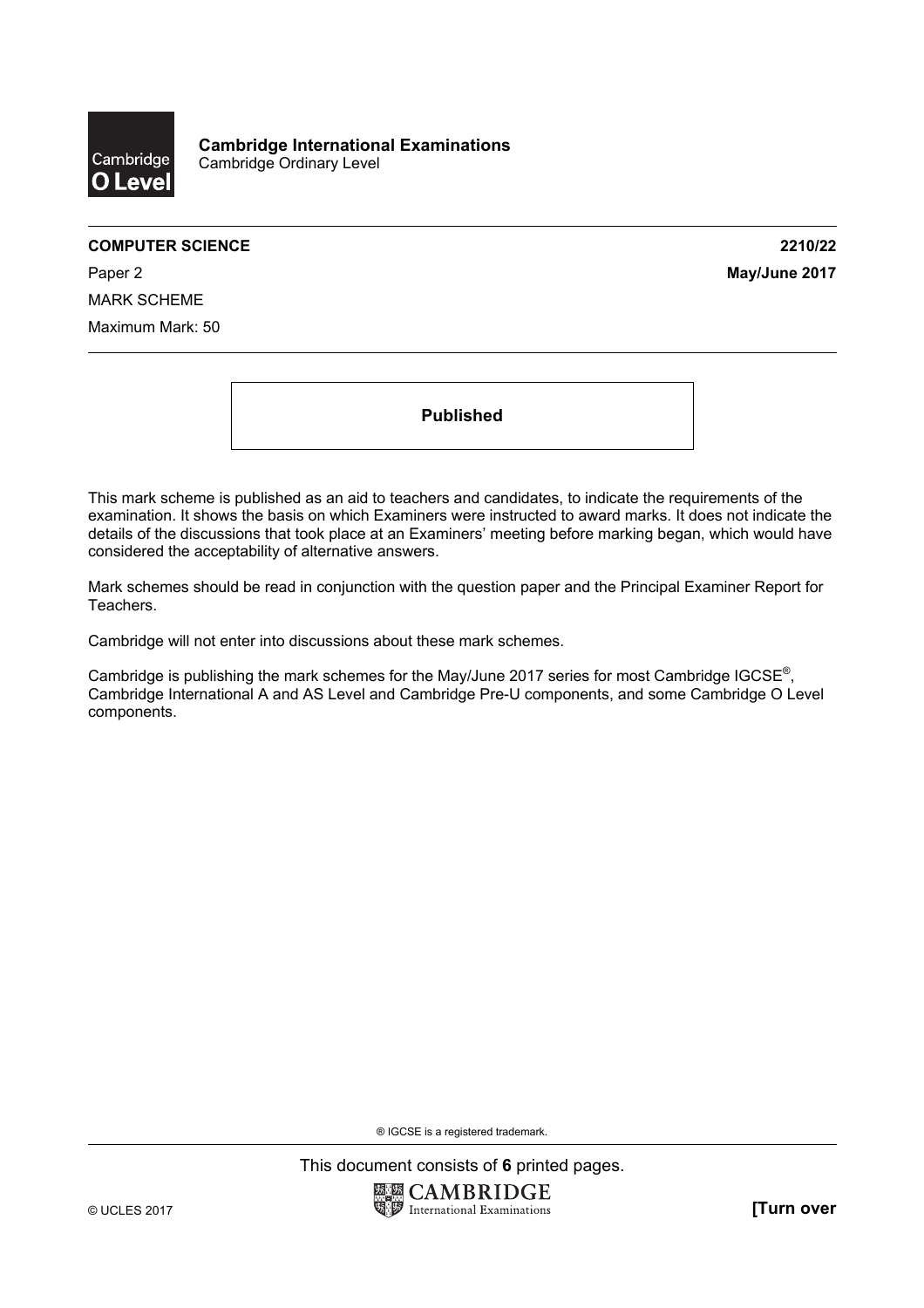| Question | Answer                                                                                                                                                                                                                                                                                                                                                                                                                     | <b>Marks</b> |
|----------|----------------------------------------------------------------------------------------------------------------------------------------------------------------------------------------------------------------------------------------------------------------------------------------------------------------------------------------------------------------------------------------------------------------------------|--------------|
| 1(a)(i)  | One variable name MUST relate to the cost of the outing in Task 1<br>Variable name<br>(1)<br>Data type to match variable<br>(1)<br>Description of the use of the given variable<br>(1)<br>Many correct answers, they must be meaningful. This is an example only.<br>NoSeniorCitizens (1), integer (1), number of senior citizens that<br>want to go on the outing (1)                                                     | 3            |
| 1(a)(ii) | Two constants required, for each constant<br>Name<br>(1)<br>Value<br>(1)<br>Use<br>(1)<br>Many correct answers, they must be meaningful. These are examples only.<br>MinNoSeniorCitizens (1), 10 (1), minimum number of senior<br>citizens that can go on the outing (1)<br>MaxNoSeniorCitizens (1), 36 (1), maximum number of senior<br>$\overline{\phantom{a}}$<br>citizens that can go on the outing (1)<br>Max 6 marks | 6            |
| 1(b)     | calculate cost of carers // if more than 24 senior citizens on the trip cost<br>is 60 otherwise cost is 40<br>add to the cost of the outing                                                                                                                                                                                                                                                                                | $\mathbf{2}$ |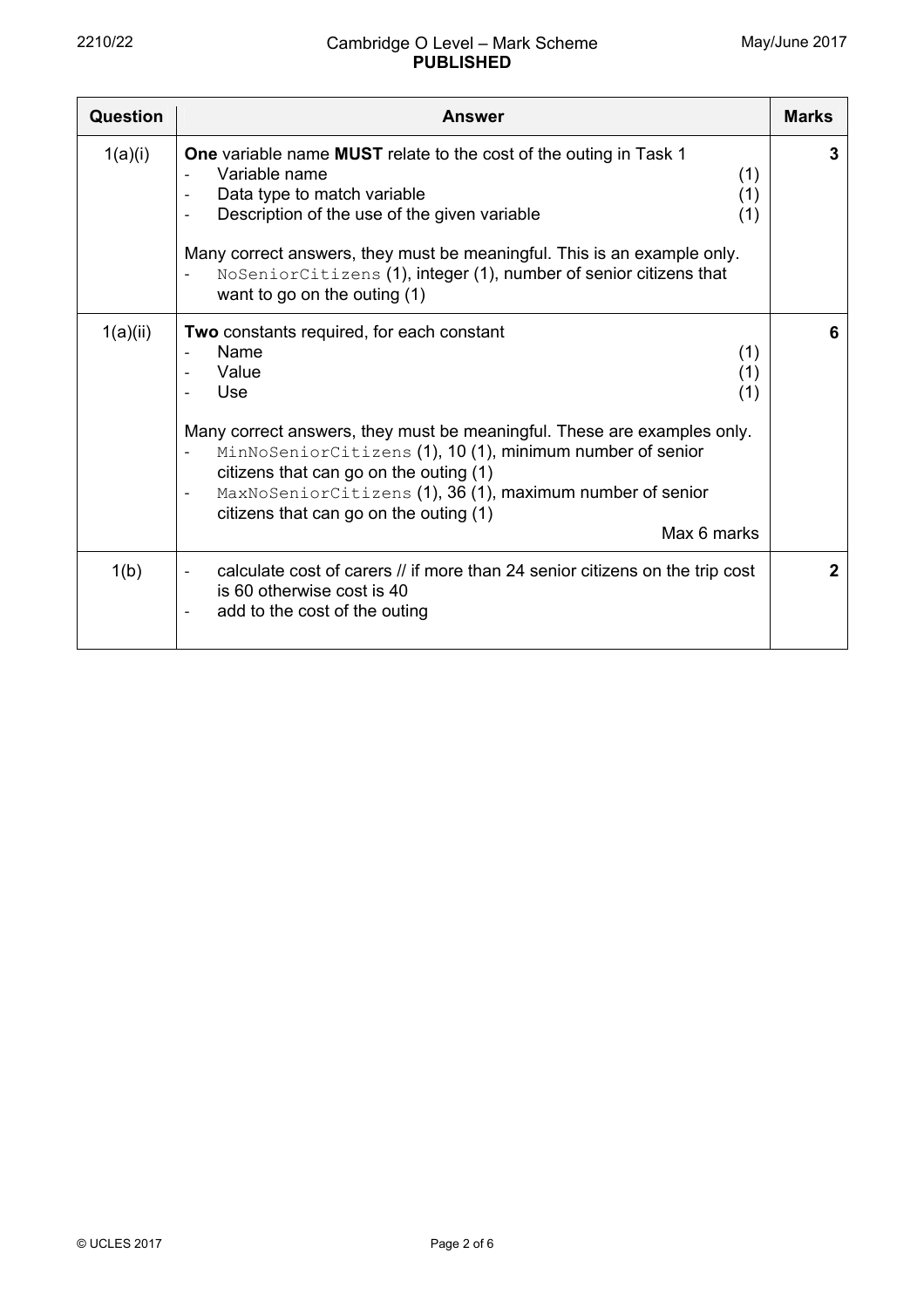| <b>Question</b> | Answer                                                                                                                                                                                                                                                                                                                                                                                                                                                                                                                                                                                                                                                                                                                                                                                                          | <b>Marks</b> |
|-----------------|-----------------------------------------------------------------------------------------------------------------------------------------------------------------------------------------------------------------------------------------------------------------------------------------------------------------------------------------------------------------------------------------------------------------------------------------------------------------------------------------------------------------------------------------------------------------------------------------------------------------------------------------------------------------------------------------------------------------------------------------------------------------------------------------------------------------|--------------|
| 1(c)            | Any five from:<br>loop for number of senior citizens on the trip<br>input with prompts name and amount paid<br>$\overline{\phantom{a}}$<br>store name and amount paid in appropriate place in arrays<br>total the amount paid<br>check if spare places are available<br>$\overline{\phantom{a}}$<br>if spare place is required remove a spare place//fill spare places<br>$\overline{\phantom{a}}$<br>add name(s) to list in appropriate place(s)<br>$\overline{\phantom{a}}$<br>store names of two carers<br>$\overline{\phantom{a}}$<br>If number of senior citizens > 24 store name of third carer<br>$\overline{\phantom{a}}$<br>Max 5 marks                                                                                                                                                                | 5            |
|                 | Example<br>TotalPaid $\leftarrow$ 0<br>FOR Counter $\leftarrow$ 1 TO NoSenCit<br>PRINT "Please Enter Name"<br>INPUT SenCitName [Counter]<br>PRINT "Please Enter amount paid"<br>INPUT SenCitAmount[Counter]<br>TotalPaid $\leftarrow$ TotalPaid + Amount<br>NEXT Counter<br>$Extras$ TRUE<br>WHILE NoSenCit $<$ 36 and Extras<br>PRINT "Do you want to add another person? Y/N"<br><b>INPUT Answer</b><br>IF Answer = $"Y"$<br>THEN<br>NoSenCit $\blacksquare$ NoSenCit + 1<br>PRINT "Please Enter Name"<br>INPUT SenCitName [NoSenCit]<br>ELSE Extras * FALSE<br>ENDIF<br>ENDWHILE<br>PRINT "Please Enter Name of First Carer"<br>INPUT Carer1<br>PRINT "Please Enter Name of Second Carer"<br>INPUT Carer2<br>IF NoSenCit $> 24$<br>THEN<br>PRINT "Please Enter Name of Third Carer"<br>INPUT Carer3<br>ENDIF |              |
| 1(d)            | <b>Explanation</b> (any programming statements must be fully explained)<br>check total cost<br>against total amount paid<br>$\blacksquare$<br>if total cost < total amount paid display/show profit<br>$\overline{\phantom{a}}$<br>if total cost = total amount paid display/show break even<br>$\overline{\phantom{a}}$                                                                                                                                                                                                                                                                                                                                                                                                                                                                                        | 4            |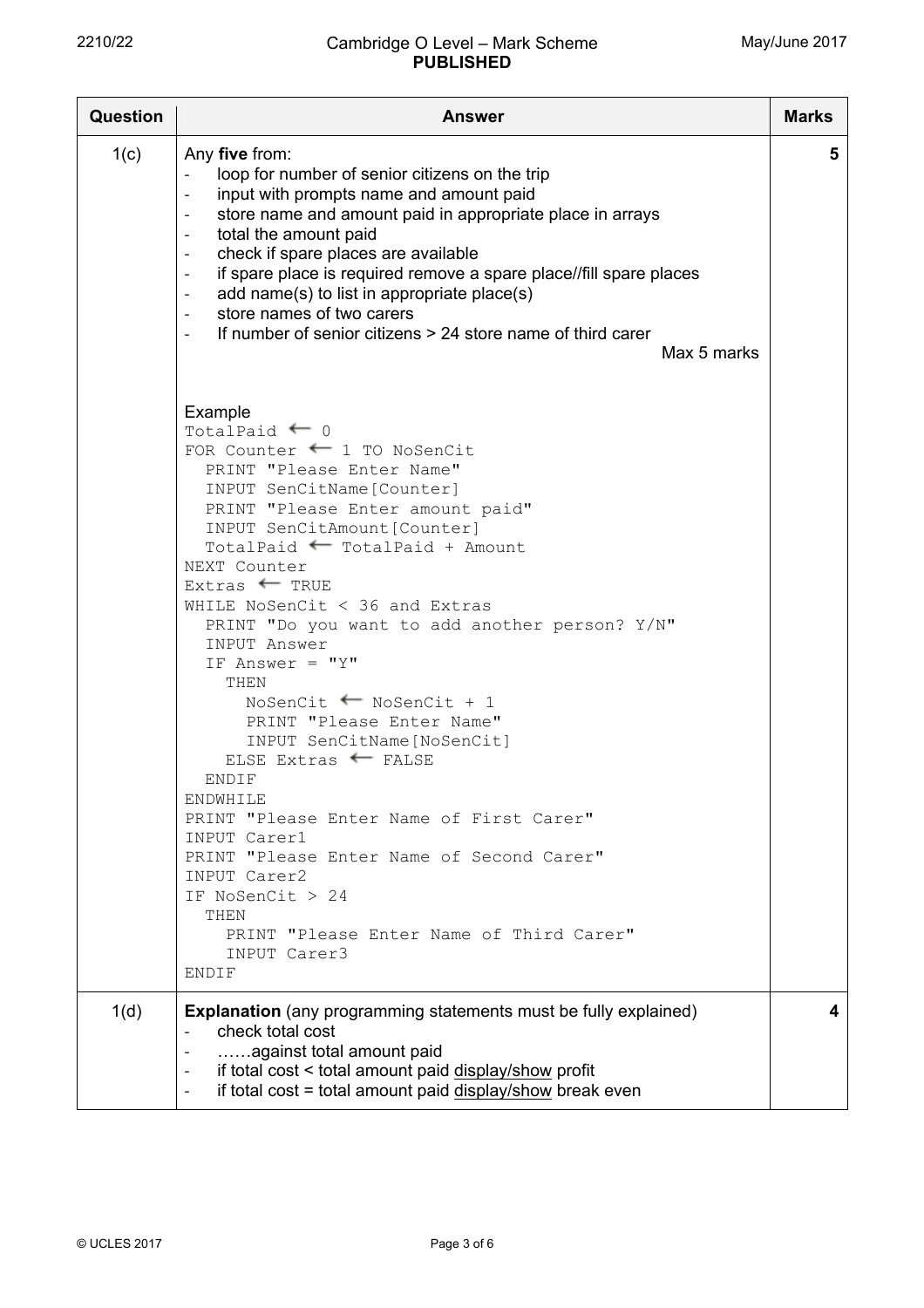| <b>Question</b> | <b>Answer</b>                                                                                                                                                                                                                                                      |                                                                                                                                                                                                                                                                                       |  |  |
|-----------------|--------------------------------------------------------------------------------------------------------------------------------------------------------------------------------------------------------------------------------------------------------------------|---------------------------------------------------------------------------------------------------------------------------------------------------------------------------------------------------------------------------------------------------------------------------------------|--|--|
| 2(a)            | award full marks for any working solution<br>Input three numbers<br>(1)<br>Attempt to select largest number<br>(1)<br>$\overline{\phantom{a}}$<br>Working method<br>(1)<br>$\overline{\phantom{a}}$<br>print out largest number<br>(1)<br>$\overline{\phantom{a}}$ |                                                                                                                                                                                                                                                                                       |  |  |
|                 | Sample algorithm<br>INPUT Num1, Num2, Num3<br>or<br>INPUT Num1<br>$Big \leftarrow$ Num1<br>INPUT Num2, Num3<br>PRINT Big                                                                                                                                           | IF (Num1 > Num2) AND (Num1 > Num3) THEN PRINT Num1<br><b>ENDIF</b><br>IF (Num2 > Num1) AND (Num2 > Num3) THEN PRINT Num2<br>ENDIF<br>IF (Num3 > Num1) AND (Num3 > Num2) THEN PRINT Num3<br><b>ENDIF</b><br>IF Num2 > Big THEN Big < Num2 ENDIF<br>IF Num3 > Big THEN Big + Num3 ENDIF |  |  |
| 2(b)            | 1 mark for each data set and 1 mark for the matching reason.<br>There are many possible correct answers, these are examples only.                                                                                                                                  |                                                                                                                                                                                                                                                                                       |  |  |
|                 |                                                                                                                                                                                                                                                                    |                                                                                                                                                                                                                                                                                       |  |  |
|                 | Test data set 1:<br>Reason:                                                                                                                                                                                                                                        | 30, 29, 28<br>first number is the largest                                                                                                                                                                                                                                             |  |  |
|                 | Test data set 2:<br>x, y, z<br>Reason:<br>abnormal data, should be rejected                                                                                                                                                                                        |                                                                                                                                                                                                                                                                                       |  |  |
|                 |                                                                                                                                                                                                                                                                    | Max 4 marks                                                                                                                                                                                                                                                                           |  |  |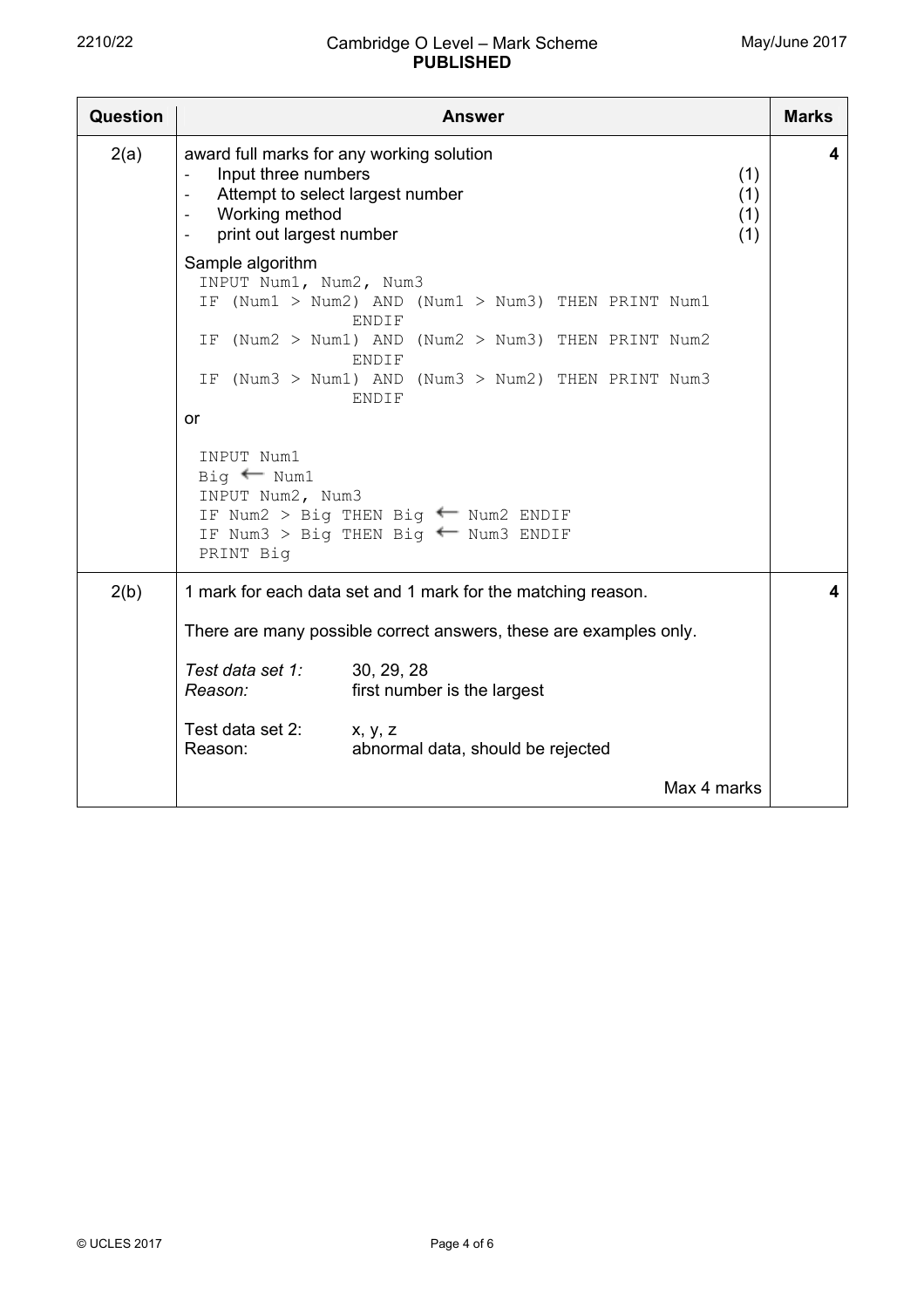| <b>Question</b> | <b>Answer</b> |                |                                           |                                                  |                |
|-----------------|---------------|----------------|-------------------------------------------|--------------------------------------------------|----------------|
| $\mathbf{3}$    | Weight        | <b>Reject</b>  | <b>Total Weight</b>                       | <b>OUTPUT</b>                                    | $5\phantom{1}$ |
|                 |               | 0              | 0                                         |                                                  |                |
|                 | 13            |                | 13                                        |                                                  |                |
|                 | 17            |                | 30                                        |                                                  |                |
|                 | 26            | 1              |                                           |                                                  |                |
|                 | 25            |                | 55                                        |                                                  |                |
|                 | 5             |                | 60                                        |                                                  |                |
|                 | 10            |                | 70                                        |                                                  |                |
|                 | 15            |                | 85                                        |                                                  |                |
|                 | 35            | $\overline{2}$ |                                           |                                                  |                |
|                 | 20            |                | 105                                       |                                                  |                |
|                 |               |                | 85                                        | Weight of items 85 Number of<br>items rejected 2 |                |
|                 | (1mark)       | (1 mark)       | (1 mark to 1st<br>85)<br>(1 mark 105, 85) | (1 mark)                                         |                |

| <b>Question</b> | Answer                                                                                                                                                                                                                                                                                                              | <b>Marks</b> |  |  |
|-----------------|---------------------------------------------------------------------------------------------------------------------------------------------------------------------------------------------------------------------------------------------------------------------------------------------------------------------|--------------|--|--|
| 4(a)            | Error<br>- Count $\leftarrow$ 0<br>Correction<br>$-$ Count $\leftarrow$ 1<br>or                                                                                                                                                                                                                                     | $\mathbf{2}$ |  |  |
|                 | Error<br>- UNTIL Count $>100$                                                                                                                                                                                                                                                                                       |              |  |  |
|                 | Correction<br>-UNTIL Count $>=$ 100 or UNTIL Count = 100                                                                                                                                                                                                                                                            |              |  |  |
|                 | or<br>UNTIL Count $> 99$                                                                                                                                                                                                                                                                                            |              |  |  |
| 4(b)            | use of FOR with correct start and end values<br>$\overline{a}$<br>$\ldots$ use of NEXT<br>removal of increment for Count                                                                                                                                                                                            |              |  |  |
|                 | Sample algorithm<br>$Sum \leftarrow 0$<br>FOR Count $\equiv$ 1 TO 100<br>INPUT Number<br>$Sum$ $\leftarrow$ Sum + Number<br>NEXT // NEXT Count<br>PRINT Sum                                                                                                                                                         |              |  |  |
| 5(a)            | for each field name (1), data type and sample (1)<br>The following are examples there are many different correct answers.<br>EarTag (1), text, EAR1011 (1)<br>$\overline{a}$<br>DOB (1), date, 4/3/2017 (1)<br>$\overline{a}$<br>Gender (1), text, M (1)<br>$\overline{\phantom{a}}$<br>Weight (1), number, 5.9 (1) | 8            |  |  |